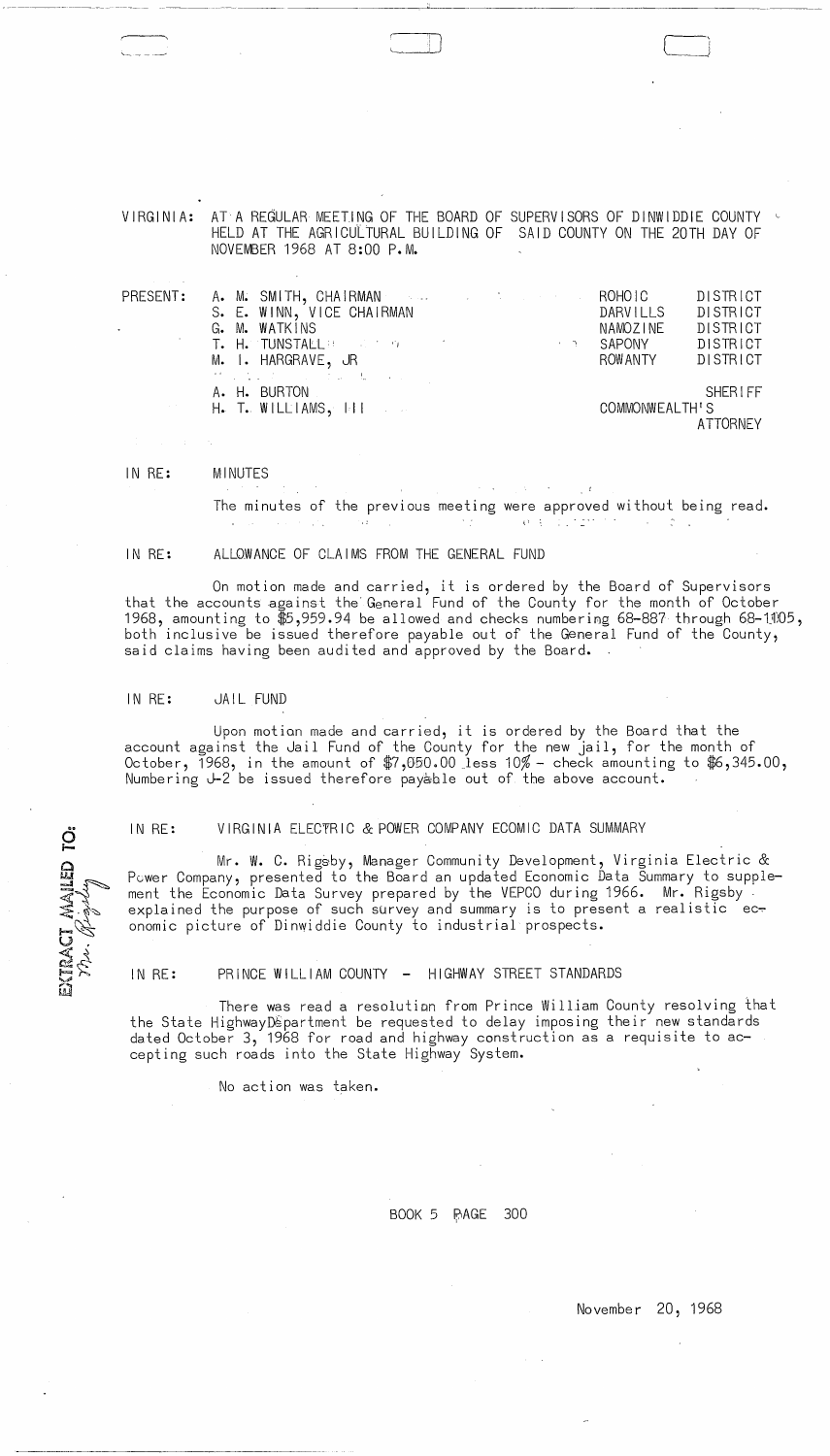## rtN RE: RESOLUTION PETITIONING SCHOOL DRIVEWAYS IN SECONDARY SYSTEM

The following resolution by the Dinwiddie County School Board was presented to the Board.

VIRGINIA: AT A REGULAR MEETING OF THE DINWIDDIE COUNTY SCHOOL BOARD AT DINWIDDIE COUNTY, THE 12TH DAY OF NOVEMBER, 1968, AT 3:00 P.M., THE DINWIDDIE COUNTY SCHOOL BOARD HEREBY REQUESTS THE BOARD OF SUPERVISORS OF DINL WIDDIE COUNTY TO

Make application to the Virginia Department of Highways requesting the following school roads be taken into the State Secondary System of Dinwiddie County.

#### 1. Southside Elementary School

A road beginning on Route 9535 which is the existing entrance to Southside High School, and running in a westerly direction 0.01 mile of which portion is 20 feet by 8 inches aggregated base, surface treated, thence from 0.01 mile in a westerly direction, thence in a southerly direction, thence in an easterly direction, thence in a northerly direction, the total length being 0.12 mile. The described road is 20 feet surface width, 8 inches aggregated base depth, untreated. The total requested addition to this school is 0.13 mile, with a guaranteed right of-way of 30 feet, unrestricted. The school was constructed in accordance with the standards and recommendations of the Virginia Department of Highways.

2. Northside Elementary School

A road beginning on Route 460 at the Northside Elementary School running in a southerly direction, thence in an easterly direction, thence in a northerly direction, thence in a westerly direction, a total length of 0.10 mile. This road is a 20 feet by 8 inches aggregated base surface, untreated, with a guaranteed right-of-way of 30 feet, unsestricted. This school road was constructed in accordance with the standards and recommendations of the Virginia Department of Highways.

### 3. Rohoic Elementary School

A road beginning on Route 460, on the westbound lane running in a westerly direction back to Route 460, a total length of 0.11 mile. This road has a 24 feet by 8 inches aggragated base with surface treatment. The total requested addition has a guaranteed right-of-way of 30 feet, unrestricted. This school road was constructed in accordance with the standards and recommendations of the Virginia Department of Highways.

4. Eastside Elementary School

A road beginning on Route 1, running in a southeasterly direction, thence in a northeasterly direction, thence in a northwesterly direction, thence in a westerly direction, a total length of 0.11 mile. This school road was constructed in accordance with the standards and recommendations of the Virginia Department of Highways. The requested addition has a guaranteed 30' unrestricted right-of-way.

## 5. McKenney Elementary School

A road beginning on Route J-1001, running in a northerly direction, thence in a westerly direction, thence in a southerly direction, back to Route T-1001, the total length being 0.09 mile. This road has a 20 feet by 6 inches aggregated base, surface untreated. The requested addition has a guaranteed right-of-way of 30 feet, unrestricted. This school road was constructed in accordance with the standards and recommendations of the Virginia Department of Highways.

a 0 (1.) ~ **--!-, r-f**  t'l 0 h I t..J I , 1337<br>**14**  $\sum_{i=1}^{n}$  $\sim$   $\sim$ C' and the ~ J , 1900, 20.<br>1900, 20. ج: ب)<br>إب<br>د ACCOO<br>e2103

 $\begin{matrix} \mathbf{H} \ \mathbf{H} \ \mathbf{H} \end{matrix}$  $CLK_{\bullet}$ 

~~o tt:l !>o t:-.~ c.j <rj~ 1'l .'.j ~) c; e; I c

 $\mathbb{Z}$ 

 $\mathbb{C}$  " $\mathbb{C}$ "  $\mathbb{C}$  .

**Added** to

 $\mathbb{Z}^{\mathbb{Z}}$  $\vec{r}$  &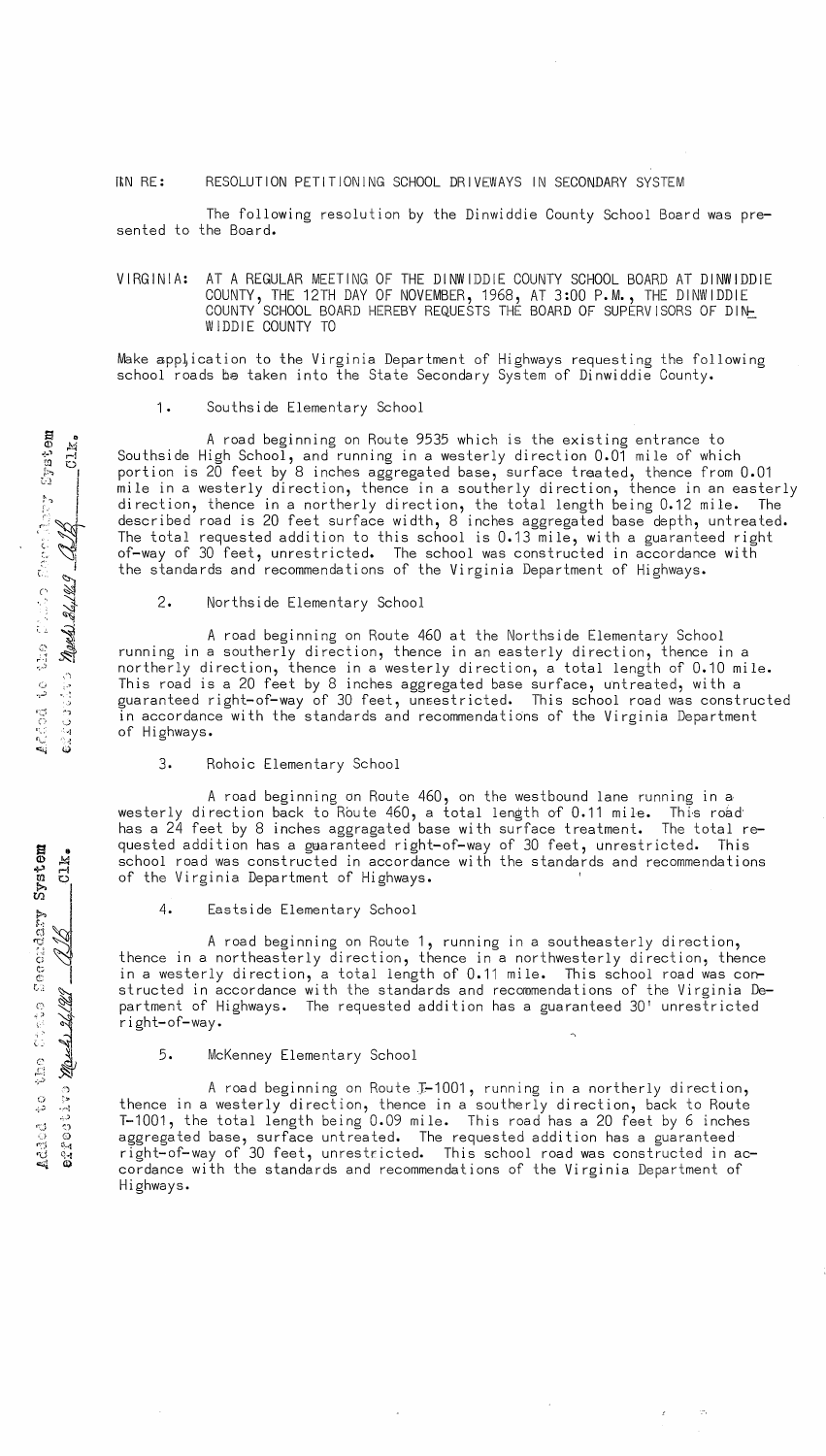# 6. Dinwiddie High School

 $\overline{\phantom{0}}$ .<br>.<br>.

A road beginning on Route 617, approximately 0.03 mile north of Route 661, running in a southeasterly direction, 0.11 mile; 20 feet surface, 8 inch aggregated base, surface treated, 30 feet restricted right-or-way, thence in an easterly direction, thence in a southerly direction, thence in a westerly direction, thence in a northerly direction, a total length of 0.15 mile, 18 feet surface treated, with 8 inches aggregated base, a 30 feet unrestricted right-ofway.

WHEREAS, a road beginning on Route 627 approximately 0.01 mile south of Route 661, running in a southerly direction, thence in an easterly direction, thence in a northerly direction, to Route 627, a total length of 0.12 mile,  $24$ feet surface treated, curb and gutter, with a 30 foot guaranteed right-of-way, unrest r icted.

WHEREAS, a road beginning on Route 627, 0.09 mile south of Route 661, running in a southerly di rection to dead end, a total length of 0.06 mi Ie. This road is 18 feet surface treated, with 8 inches aggregated base and a 30 foot unrestricted guaranteed right-of-way. This road was constructed in accordance with the standards and recommendations of the Virginia Department of Highways.

**7.** Dinwiddie Elementary School is a set of the set of  $\mathbb{R}^n$ .

 $\Lambda$ 

A road beginning on Route 703, 0.03 mile east of Route 1, running in a southwesterly direction, 0.06 mile to an existing road now maintained by the Virginia Department of Highways. This road has a 20 feet by 6 inches aggregated base surface, and a guaranteed right-of-way of 30 feet, unrestricted. This road was constructed in accordance with the standards and recommendations of the Virginia Department of Highways.

Thence, this road continues beginning 0.07 mile southwesterly of Route 703, running westerly, thence southeasterly, thence northeasterly to existing Route 9118. This road is 22 feet by 8 inches aggregated base, surface treated, and was constructed in accordance with the standards and recommendations of the Virginia Department of Highways, with a guaranteed 30 foot unrestricted right-of-way.

WHEREAS, the Dinwiddie County School Board requested that 0.02 mile be abandoned as shown on the sketches attached due to construction of school building in this area.

Motion was duly made and carried requesting the Dinwiddie County Board of Supervisors to request that the State Highway Department. take into their Secondary Road System, the above described additions and abandonments described above.

> /s/ M. N. McCann Chairman, School Board

After reviewing the above resolution, Mr. Hargrave moved that this Board accept same and petition the Department of Highways to accept these \_roads into the Secondary System of Highways. Mr. Watkins seconded. Motion was carried.

The sketches referred to in the next to the last paragraph of the resolution were ordered filed for future references.

BOOK 5. PAGE 301

November 20, 1968

 $\lambda_{\rm{g}}$  )

Added to the State Secondary System C<sub>1</sub>k dded to<br>ffective  $CLK<sub>o</sub>$ ded to<br>*restive*